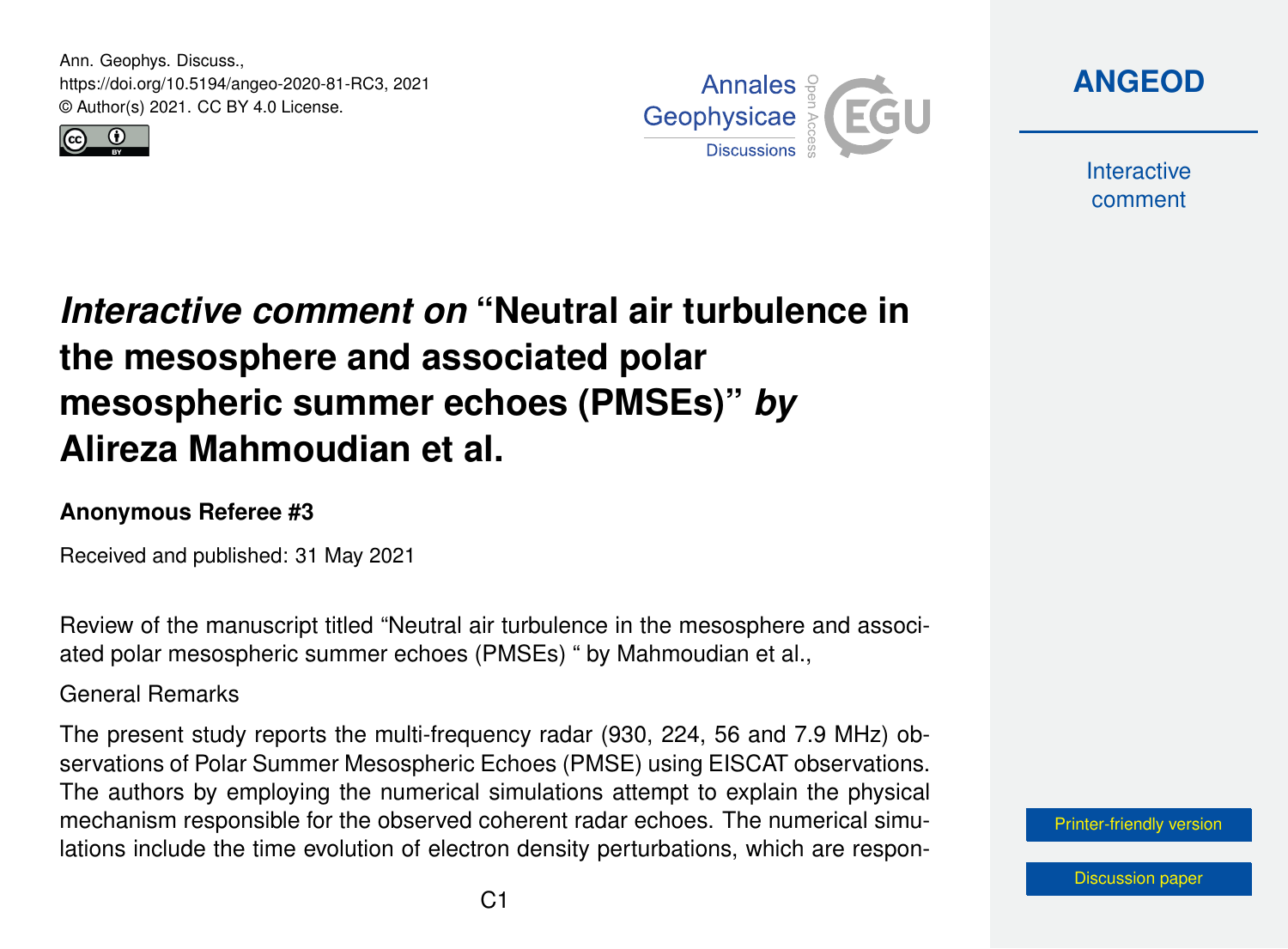sible for observed radar echoes, in the presence of dust layers in the mesosphere. Various dust parameters such as size, density and initial turbulence amplitudes are varied to estimate the electron density fluctuations. The results show that neutral air turbulence modulated dust particles known as fossil turbulence is responsible for the PMSE observed at four radar frequencies. This is the first time that results from radars operating at four frequencies are simultaneously employed to study the PMSE along with numerical simulations. The results discussed in the manuscript are of interest to Annals of Geophysicae community and I therefore recommend it for the publication. However, the authors have to implement the following suggestions before the manuscript becomes acceptable for publication.

#### Specific Comments

1.The units of the radar intensity maps are different for figure 1 as compared to figure 2 and 3. Authors have to change the units such that all the figures are comparable.

2.How the neutral turbulence is related to the dust fluctuations is not clear. Authors have to discuss whether the spectrum of neutral turbulence and the dust particle fluctuations are same or not?

3.How the authors explain the absence of echoes at 930 MHz, based on fossil turbulence theory? The explanation given by the authors should be substantiated with further discussion.

4.The authors state that "Fluctuations in dusty plasma may also be generated by "fossil turbulence" when neutral air turbulence is absent". However they discuss the coupling of neutral turbulence and initial amplitude of irregularities within dust density. If fossil turbulence forms in the absence of neutral turbulence then how the coupling between them is justified.

5.The discussion of the results is not very coherent and there are repetitions. Authors have to carefully go through the manuscript and try to avoid repetitions and firm up the

## **[ANGEOD](https://angeo.copernicus.org/preprints/)**

**Interactive** comment

[Printer-friendly version](https://angeo.copernicus.org/preprints/angeo-2020-81/angeo-2020-81-RC3-print.pdf)

[Discussion paper](https://angeo.copernicus.org/preprints/angeo-2020-81)